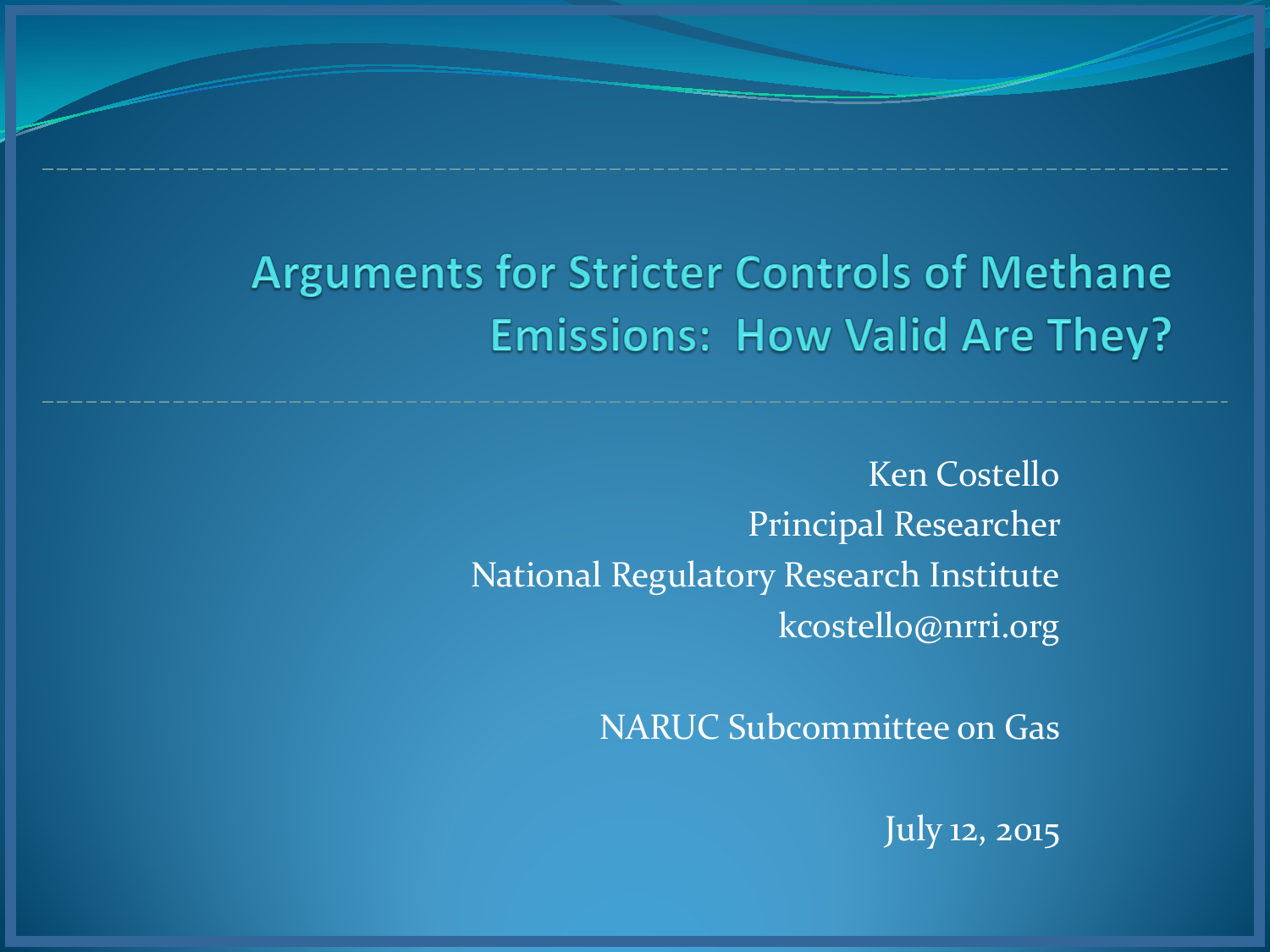## **Methane Emissions from the Top Seven Sources, 2013\***

| <b>Source</b>               | <b>Amount of Methane</b><br>Emissions (MMT CO,<br>$Eq.$ ) | <b>Percent of Total</b><br><b>Methane Emissions</b> |
|-----------------------------|-----------------------------------------------------------|-----------------------------------------------------|
| <b>Enteric fermentation</b> | 164.5                                                     | $25.9\%$                                            |
| <b>Natural gas systems</b>  | 157.4                                                     | 24.7                                                |
| Landfills                   | 114.6                                                     | 18.0                                                |
| <b>Coal mining</b>          | 64.6                                                      | 10.2                                                |
| <b>Manure management</b>    | 61.4                                                      | 9.6                                                 |
| <b>Petroleum systems</b>    | 25.2                                                      | 4.0                                                 |
| <b>Wastewater treatment</b> | 15.0                                                      | 2.4                                                 |

\* Source: U.S. Environmental Protection Agency. *Inventory of U.S. Greenhouse Gas Emissions and Sinks: 1990-2013*. April 2015.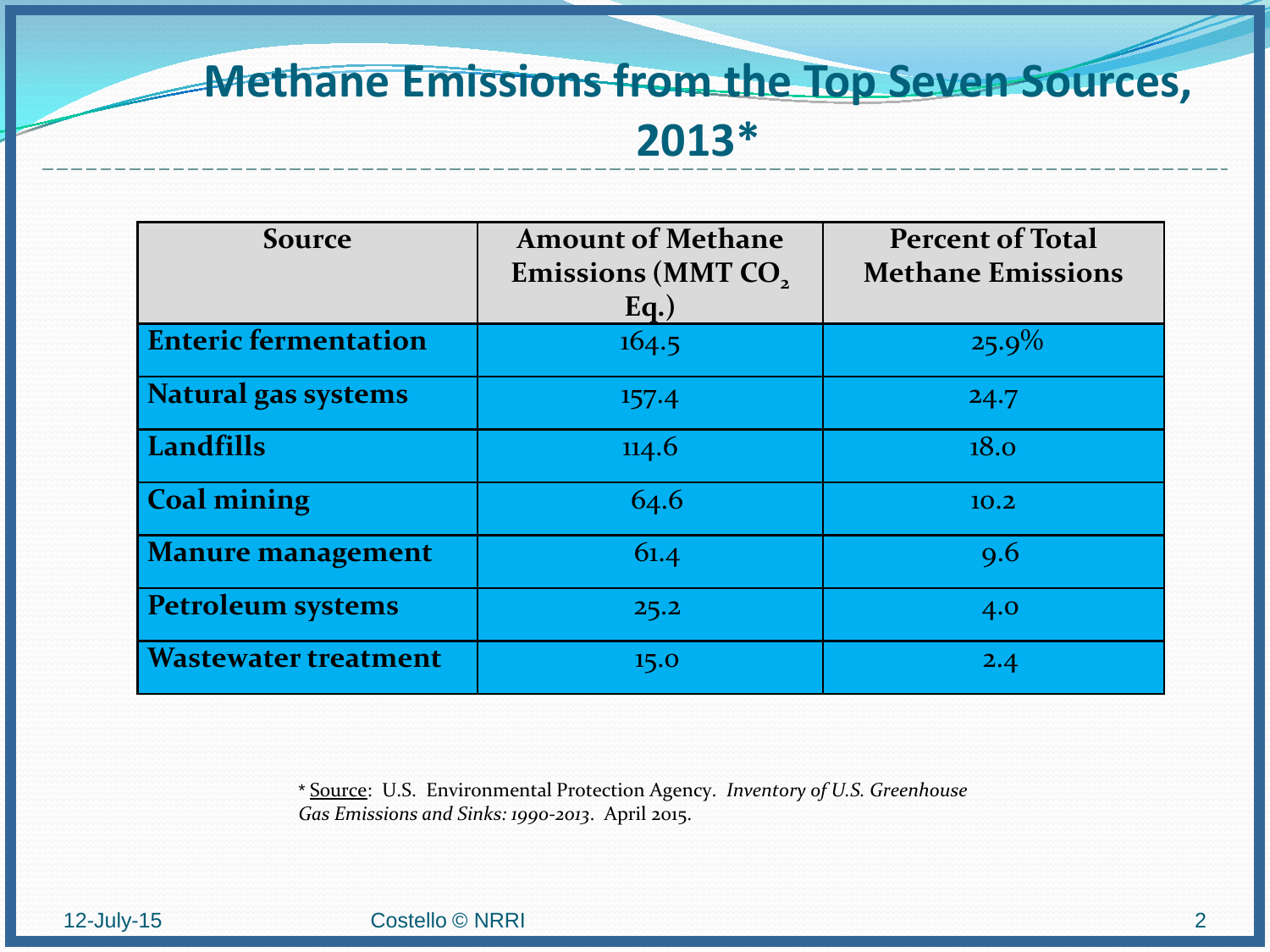#### **Methane Emissions from Different Natural Gas**

#### Functions since 1990 (MMT CO<sub>2</sub> Eq.)\*

| <b>Function</b>                    | 1990  | 2005  | 2009         | 2010  | 2011  | 2012  | 2013  |
|------------------------------------|-------|-------|--------------|-------|-------|-------|-------|
| <b>Field</b><br>production         | 59.5  | 75.5  | 62.0         | 56.5  | 51.3  | 49.7  | 47.0  |
| <b>Processing</b>                  | 21.3  | 16.4  | 19.2         | 17.9  | 21.3  | 22.3  | 22.7  |
| <b>Transmission</b><br>and storage | 58.6  | 49.1  | 52.7         | 51.6  | 53.9  | 51.8  | 54.4  |
| <b>Distribution</b>                | 39.8  | 35.4  | 34.1         | 33.5  | 32.9  | 30.7  | 33.3  |
| Total                              | 179.1 | 176.3 | <b>168.0</b> | 159.6 | 159.3 | 154.4 | 157.4 |

\* Source: U.S. Environmental Protection Agency. *Inventory of U.S. Greenhouse Gas Emissions and Sinks: 1990-2013*. April 2015.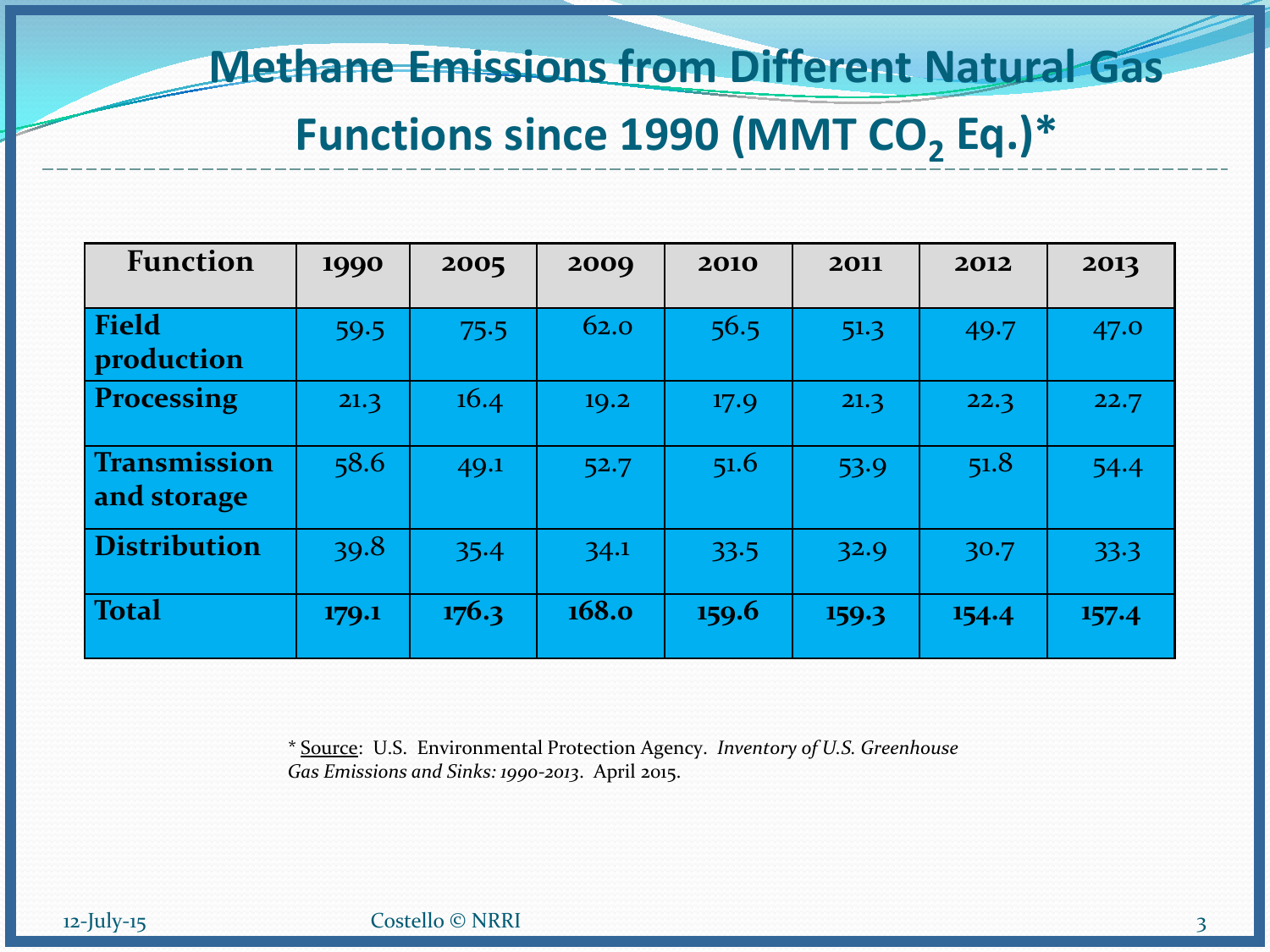# **Methane Emissions by Natural Gas Function, 2013 (MMT CO<sub>2</sub> Eq.)**

- Field production **47.0** (30%)
- Processing **22.7 (14%)**
- Transmission and storage **54.4 (35%)**
- Distribution **33.3 (21%)**

(**Note**: Gas distribution contributes about 0.5% of U.S. GHG emissions, while the entire natural gas supply chain contributes about  $2.4\%$ )

--------------------------------------------------------

\* Source: U.S. Environmental Protection Agency. *Inventory of U.S. Greenhouse Gas Emissions and Sinks: 1990-2013*. April 2015.

12-July-15 Costello © NRRI 4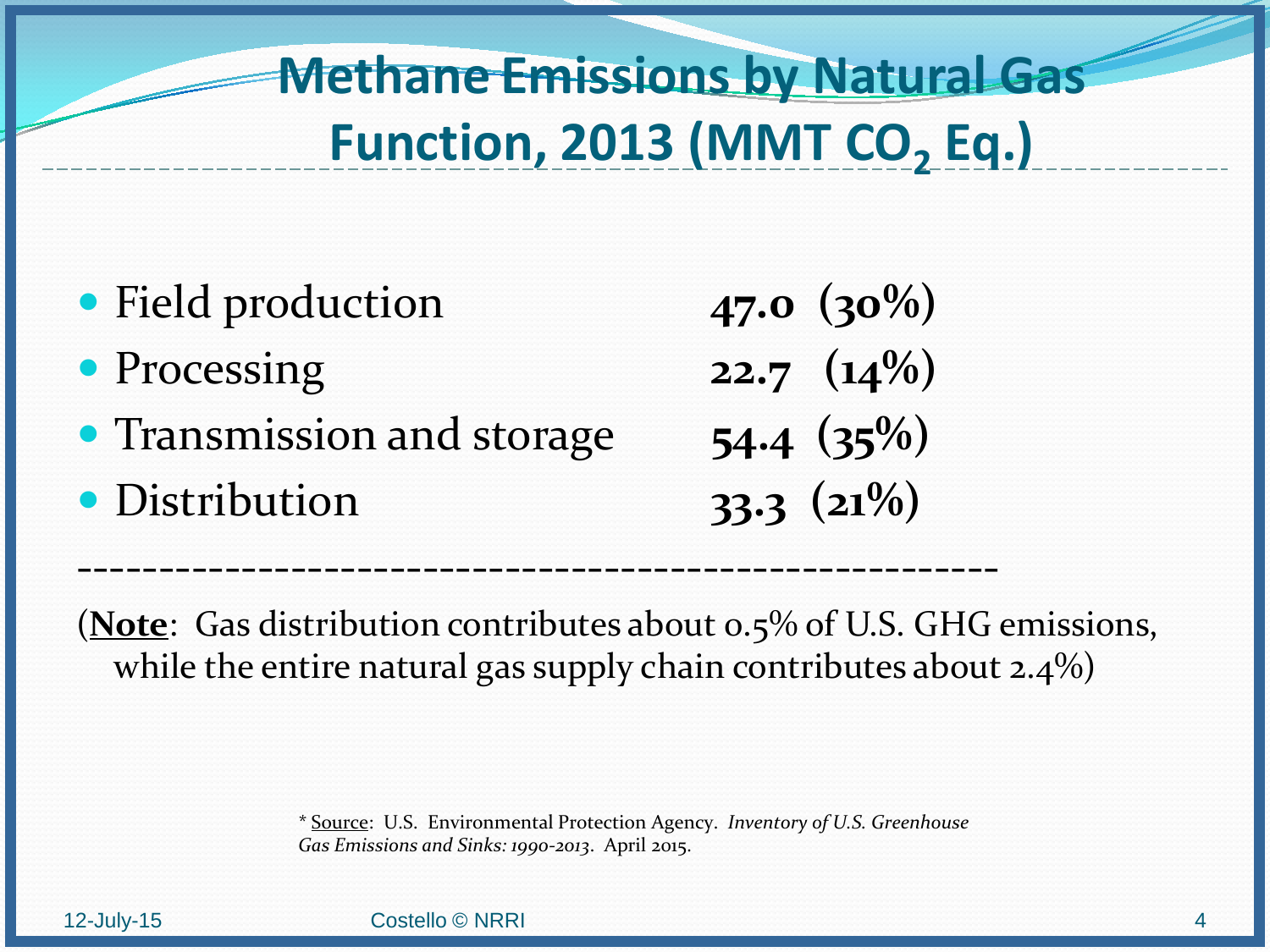## **Relative Level of Methane Emissions from Gas Distribution, 2013\***

| <b>Source</b>                                      | <b>Amount of</b><br><b>Methane</b><br><b>Emissions (MMT</b><br>CO <sub>2</sub> Eq.) | <b>Percent of Total</b> |
|----------------------------------------------------|-------------------------------------------------------------------------------------|-------------------------|
| <b>Total U.S. GHG</b><br>emissions                 | 6,673                                                                               |                         |
| <b>From fossil fuel</b><br>combustion              | 5,158                                                                               | $77\%$                  |
| <b>From electricity</b><br>$\bullet$<br>generation | 2,040                                                                               | 31                      |
| <b>From vehicles</b><br>$\bullet$                  | 1,718                                                                               | 26                      |
| <b>From natural gas</b><br>system $(CH_{4})$       | 157                                                                                 | $\overline{2}$          |
| <b>From gas distribution</b>                       | 33                                                                                  | 0.5                     |

\* Source: U.S. Environmental Protection Agency. *Inventory of U.S. Greenhouse Gas Emissions and Sinks: 1990-2013*. April 2015.

#### 12-July-15 Costello © NRRI 5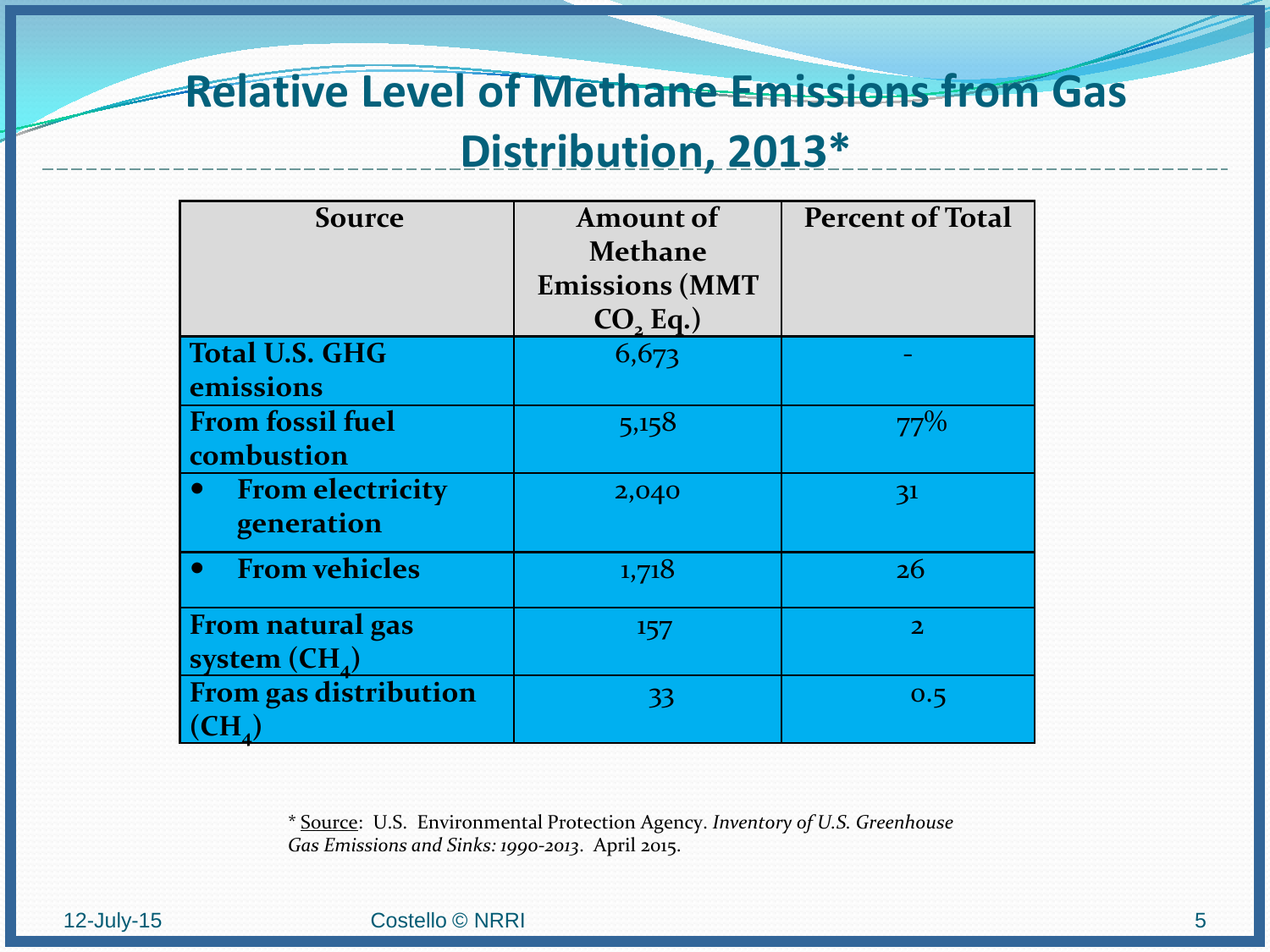## **Change in GHG Emissions by Source, 1990-2013 (MMT CO2 Eq.)**

| <b>Source</b>                               | <b>Percentage Change</b> |
|---------------------------------------------|--------------------------|
| Total CO <sub>2</sub>                       | $7.4\%$                  |
| CO <sub>2</sub> from electricity generation | 12                       |
| CO <sub>2</sub> from transportation         | 15                       |
| <b>Total methane</b>                        | $-14.7$                  |
| <b>Methane from enteric fermentation</b>    | $\Omega$                 |
| Methane from natural gas system             | $-12.3$                  |
| Methane from gas distribution               | $-16.3$                  |

\* Source: U.S. Environmental Protection Agency. *Inventory of U.S. Greenhouse Gas Emissions and Sinks: 1990-2013*. April 2015.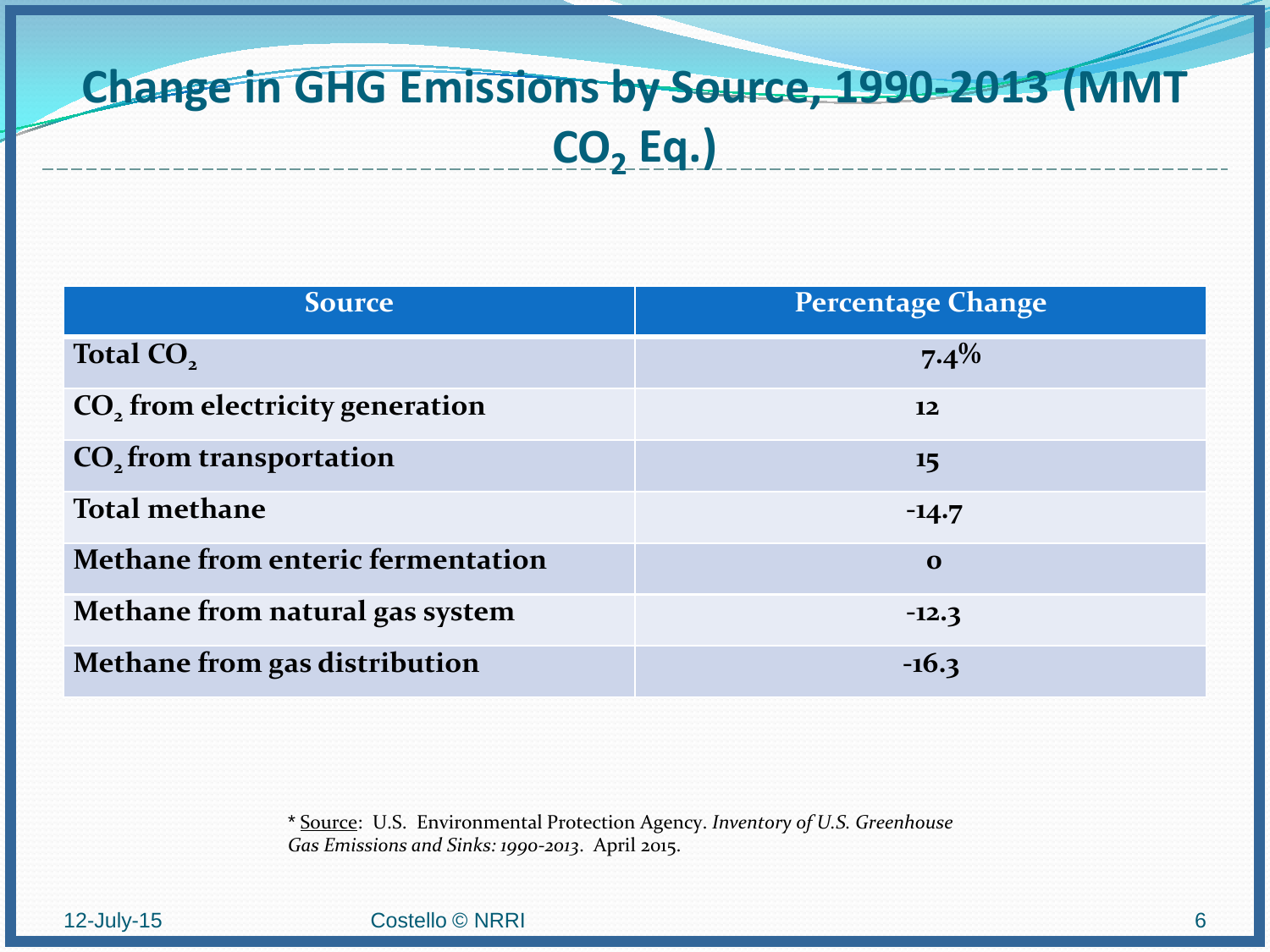## **Arguments for Stricter Controls of Methane Emissions: How Valid?**

- Some companies have failed to achieve full potential of methane control technologies that are currently cost-effective.
- Voluntary actions have been deficient given the severity of the problem; in other contexts, voluntary actions have had limited success.
- Since EPA has proposed to control  $CO<sub>2</sub>$ , a natural next step is to control methane emissions, which would have relatively low costs.
- Gas utilities and state utility commissions should place a higher priority on methane emissions.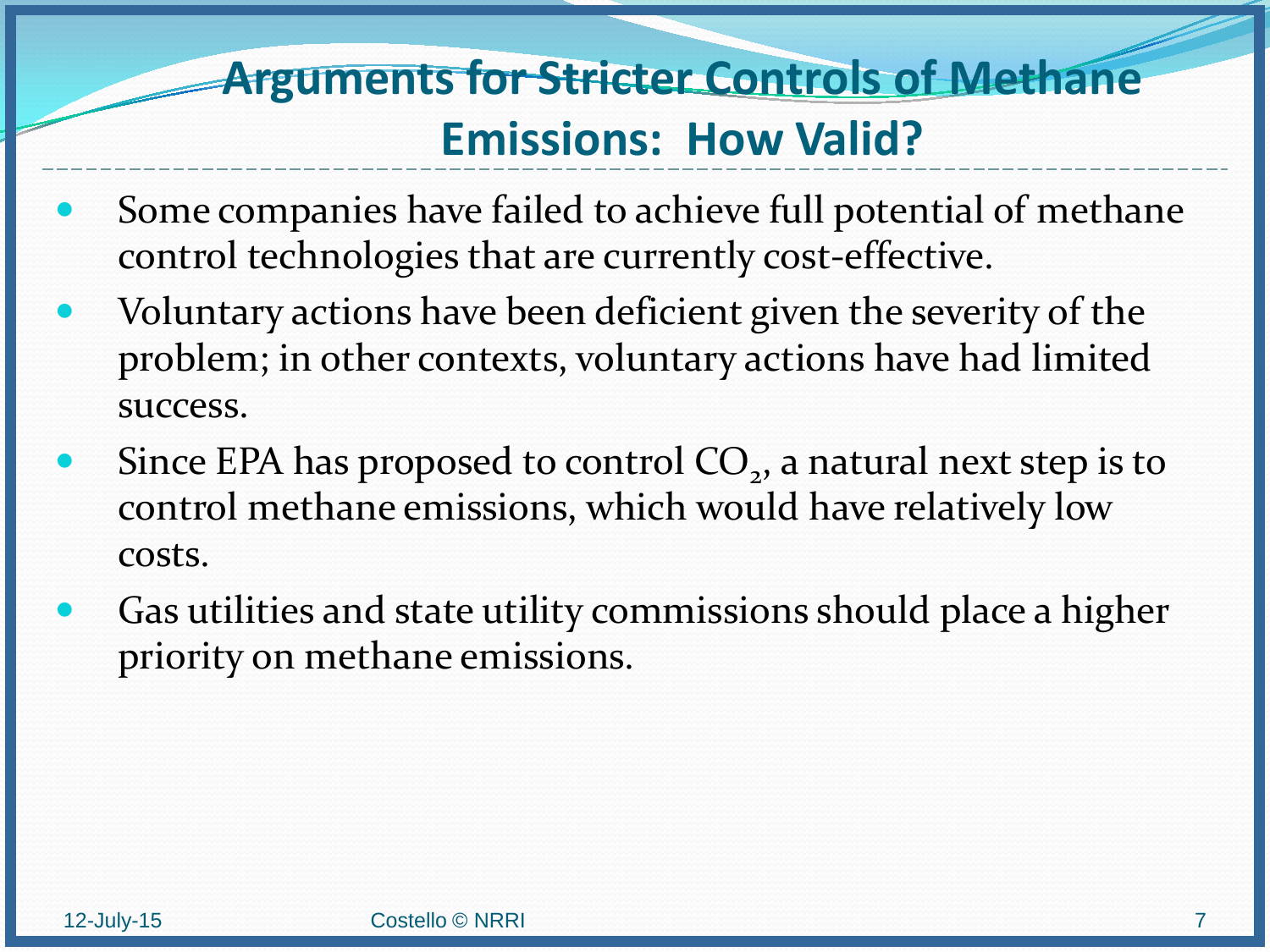## **Arguments for Stricter Controls of Methane Emissions: How Valid?** − *continued*

- Society should demand that all companies further engage in controlling methane emissions, since the cost is insignificant and recent studies have shown that climate change is occurring more rapidly than previously expected.
- Additional efforts to reduce methane emissions by gas distributors are defensible from society's perspective.
- Substantial industry-wide, methane-emissions reductions to meet the Obama Administration's GHG targets demand that best practices become mandatory.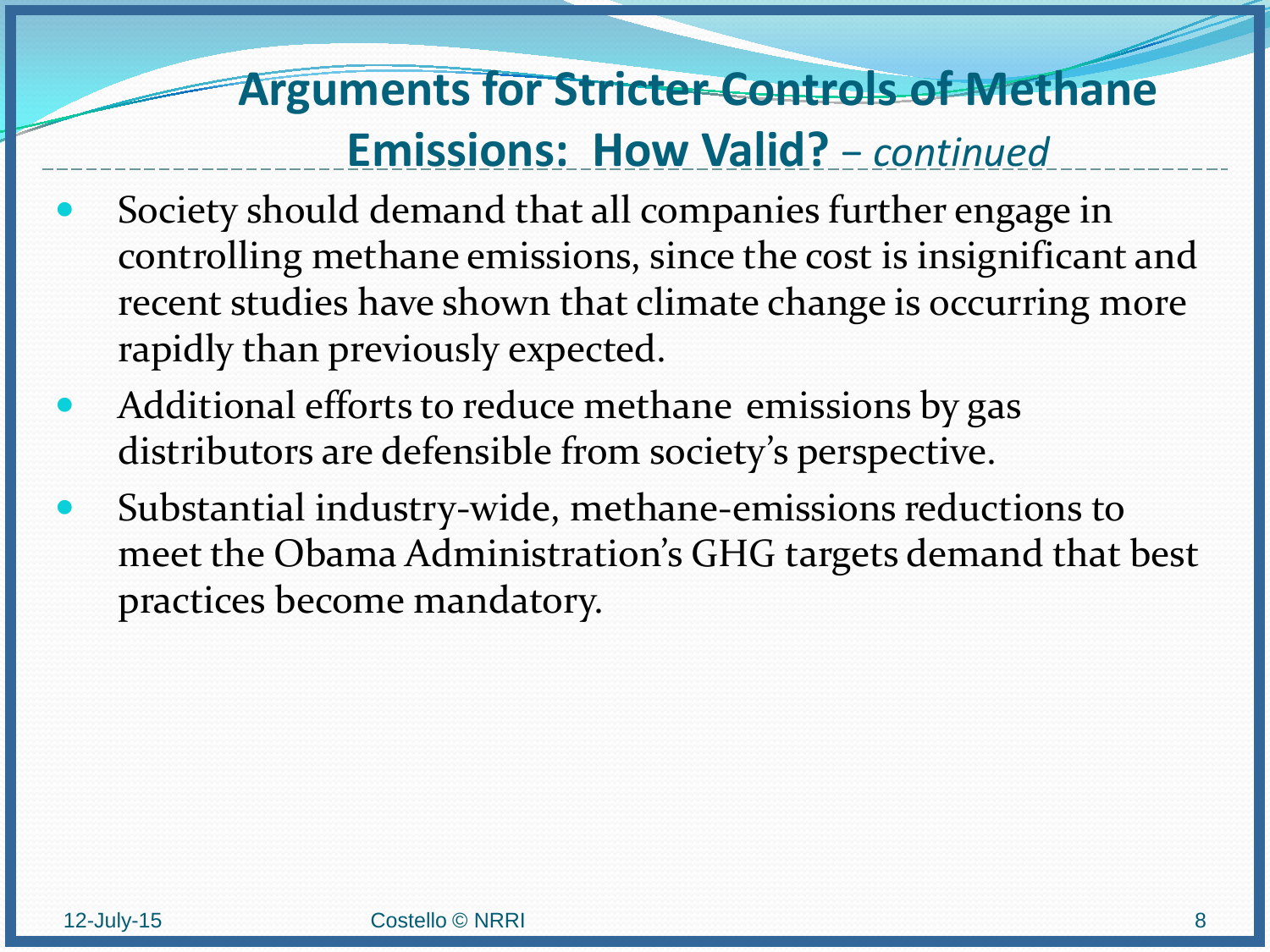## **Arguments for Stricter Controls of Methane Emissions: How Valid?** − *continued*

- Further reductions in methane emissions across the entire natural gas supply chain would better ensure that switching to natural gas has a lesser effect on global warming than alternative fuels, such as coal for boiler use and diesel fuels for transportation.
- Gas companies can eliminate "unnecessary" leaks and venting in their systems quickly and at little costs.
- Market failure in the classic sense of firms not externalizing certain societal costs partly explains gas companies' underallocation of resources toward methane-emissions control. Another factor is companies' not availing themselves of additional profits.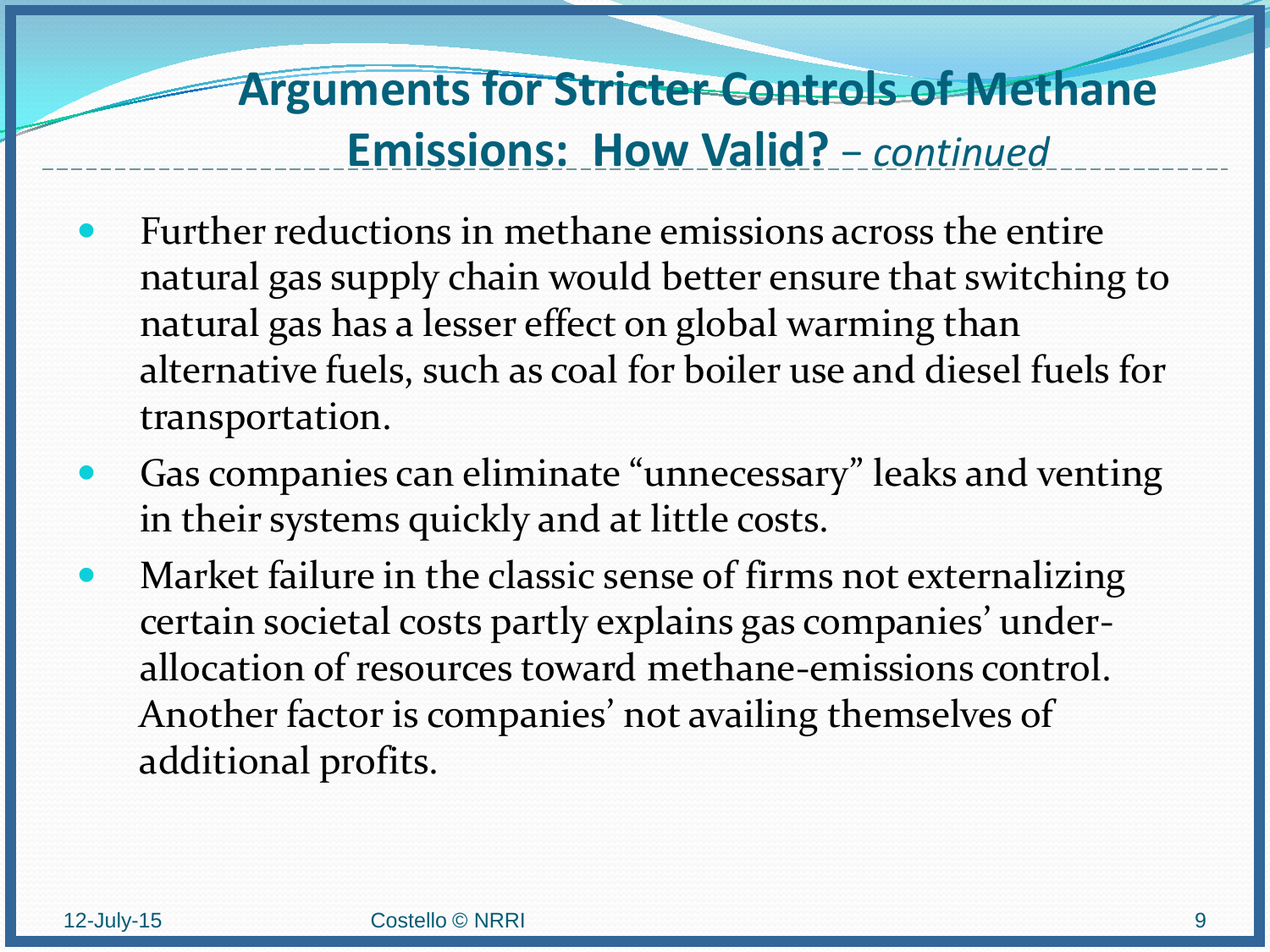## **The "Big Questions" for Policymakers**

- **Prioritizing actions for reducing GHG emissions**
- Incentives for methane-emissions mitigation
- Appropriate actions under high uncertainty
- Special feature of methane emissions as a pollutant
- Merits of more stringent regulations
- Limits of voluntary actions